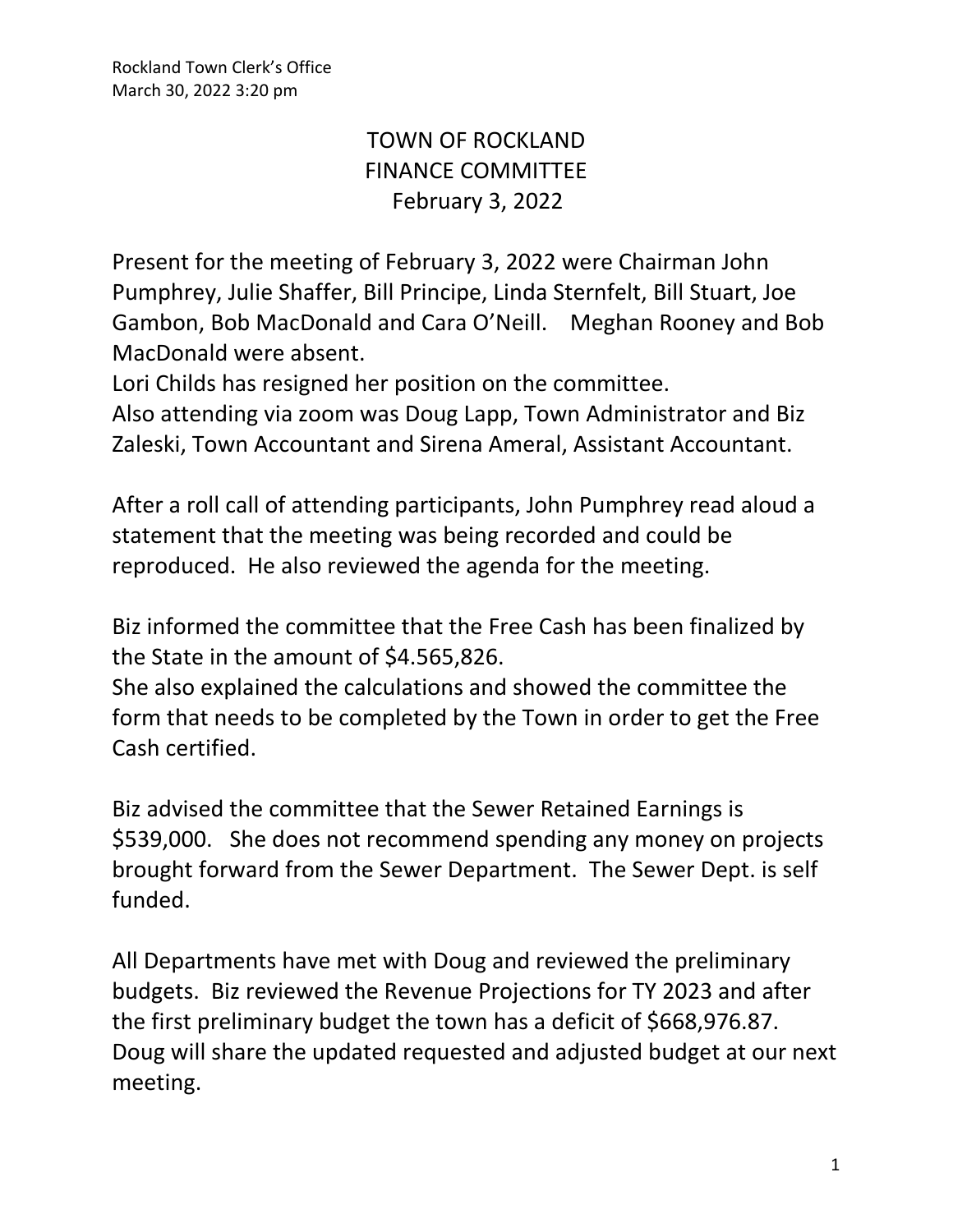There were no transfers to review at this meeting.

The Meeting Minutes of December 8, 2021 were reviewed. A motion to accept the minutes was made by Joe Gambon and seconded by Linda Sternfelt. The vote to approve was unanimous.

A motion to adjourn was made by Bill Stuart and seconded by Joe Gambon. A vote of approval was unanimous.

Respectfully submitted,

Julie Shaffer, Secretary